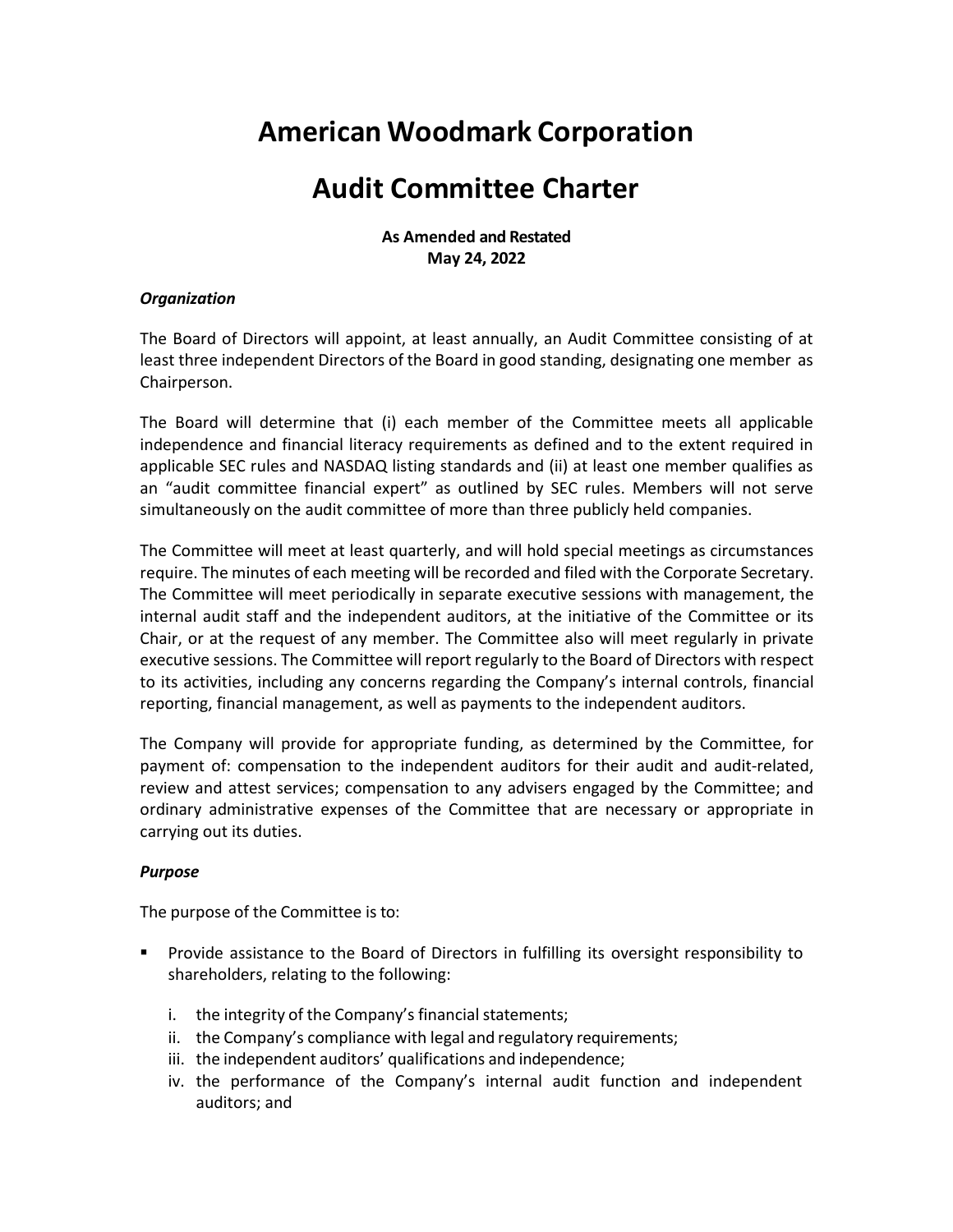- v. the adequacy and competency of the Company's finance and accounting staff.
- Oversee the accounting and financial reporting processes of the Company and the audits of the financial statements of the Company.
- Review and approve the Audit Committee report required to be included in the Company's annual proxy statement.

The Committee will have the authority to retain and compensate independent counsel, accounting experts or other advisors it considers necessary to fulfill the duties and responsibilities as outlined in this Charter or as assigned from time to time by the Board of Directors.

In fulfilling its purpose, it is the responsibility of the Committee to maintain free and open communication between the Committee and the independent auditors, internal auditors and management of the Company.

## *Duties and Responsibilities*

Management is responsible for the preparation, presentation, and integrity of the Company's financial statements, for the appropriateness of the accounting principles and reporting policies that are used by the Company and for implementing and maintaining internal control over financial reporting.

The independent auditors are responsible for auditing the Company's financial statements including internal control over financial reporting and for reviewing the Company's unaudited interim financial statements.

The principal duties and responsibilities of the Committee are asfollows:

- **The Committee will be directly responsible for the appointment, compensation, retention** and oversight of the work of any registered public accounting firm engaged for the purpose of preparing or issuing an audit report or performing other audit, review or attest services for the Company. Each s u c h registered public accounting firm must report directly to the Committee. The Committee will seek to resolve disagreements between management and the independent auditors regarding financial reporting. All material disagreements between management and the independent auditors regarding financial reporting, or any plan or intention on the part of the Committee to replace the independent auditors, will be promptly reported to the Board. The independent auditors will be directly responsible to the Committee.
- At least annually, the Committee will review the performance of the internal audit function including the selection, training, evaluation and compensation of the Internal Audit Director.
- At least annually, the Committee will review a report by the independent auditors describing: (i) the audit firm's internal quality control procedures; (ii) any material issues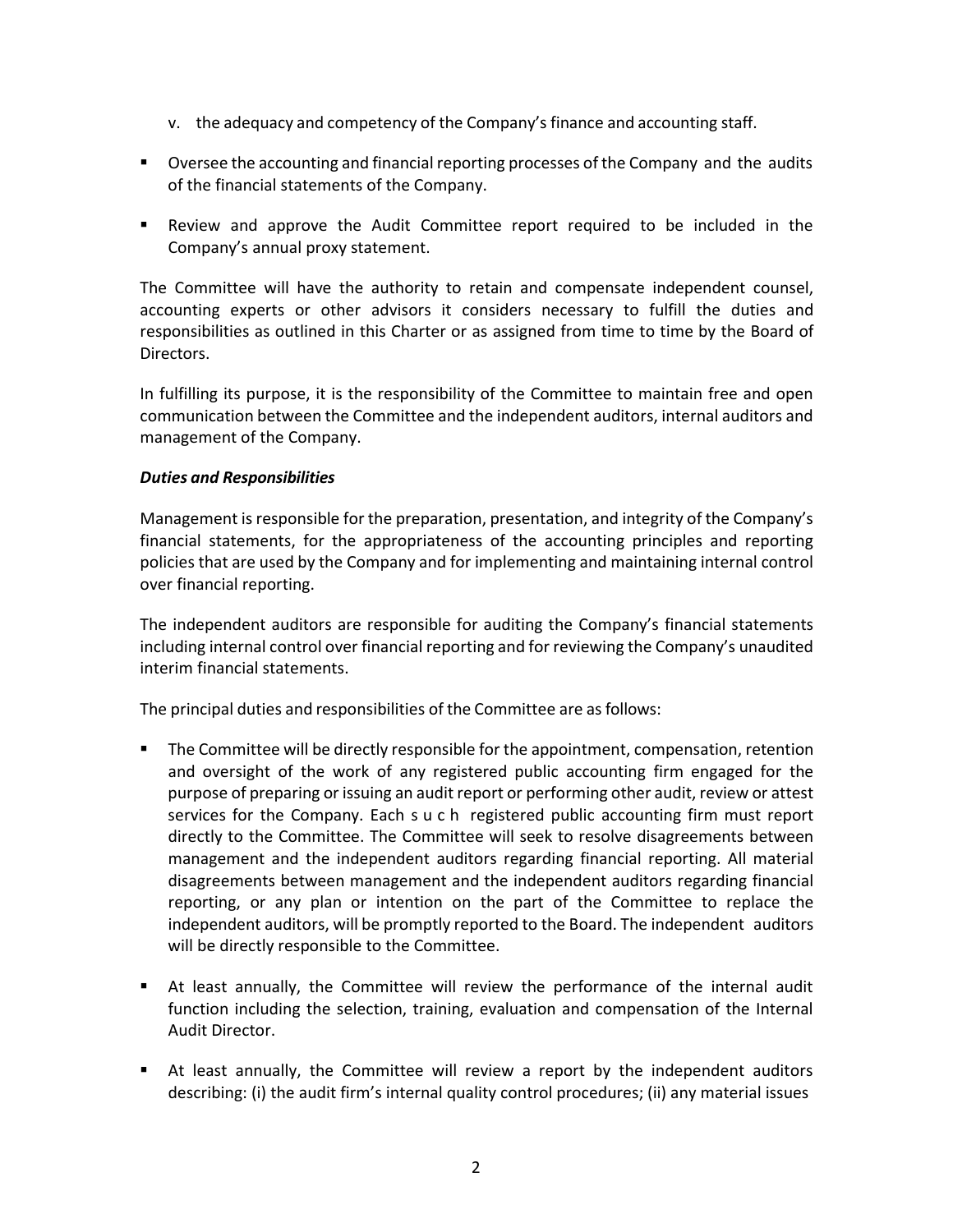raised by the most recent internal quality control review; (iii) any material issues raised by the most recent peer review of the firm; (iv) any material issues raised by any inquiry or investigation by governmental or professional authorities within the preceding five years respecting one or more independent audits carried out by the firm; and (v) all relationships between the independent auditors and the Company, in order to assess the auditors' independence. The Committee will document such actions as deemed appropriate to address any issues raised by the report.

- After reviewing the foregoing report and the independent auditors' work throughout the year, the Committee will evaluate the auditors' qualifications, performance and independence. Such evaluation should include the review and evaluation of the lead partner and engagement manager of the independent auditors and take into account the opinions of management and the Company's personnel responsible for the internal audit function. The Committee will actively engage in a dialogue with the independent auditors with respect to any disclosed relationships or services that may impact the objectivity and independence of the independent auditors and take, or recommend that the full Board take, appropriate action to oversee the independence of the independent auditors. The Committee will share the results of the evaluation with the Board at least annually.
- The Committee will ensure that the lead audit partner and other audit partners serving the account are rotated as required under independence rules.
- The Committee will pre- approve all audit, audit-related and permissible tax or other nonaudit services provided by the independent auditors and will not engage the independent auditors to perform those tax or other non-audit services prohibited by law or regulation. The Committee may delegate pre-approval authority of tax or other non- audit accounting services to be performed by the independent auditors to the Chairperson of the Audit Committee. The Chairperson must disclose services approved on behalf of the Committee to the full Committee and the Board at the next scheduled meeting.
- The Committee will discuss, amend as appropriate and approve an annual audit plan for both the internal and independent auditors, including the adequacy of staffing and budget.
- The Committee will regularly review with the independent auditors any audit problems or difficulties encountered during the course of the audit work, including any restrictions on the scope of the independent auditors' activities or access to requested information, and management's response. The Committee should review any accounting adjustments that were noted or proposed by the auditors but not recorded by management; any communications between the audit team and the audit firm's national office respecting auditing or accounting issues presented by the engagement; and any "internal control" letters issued, or proposed to be issued, by the audit firm to the Company.
- The Committee will review with management and the head of internal audit, (i) significant findings on internal audits during the year and management's response,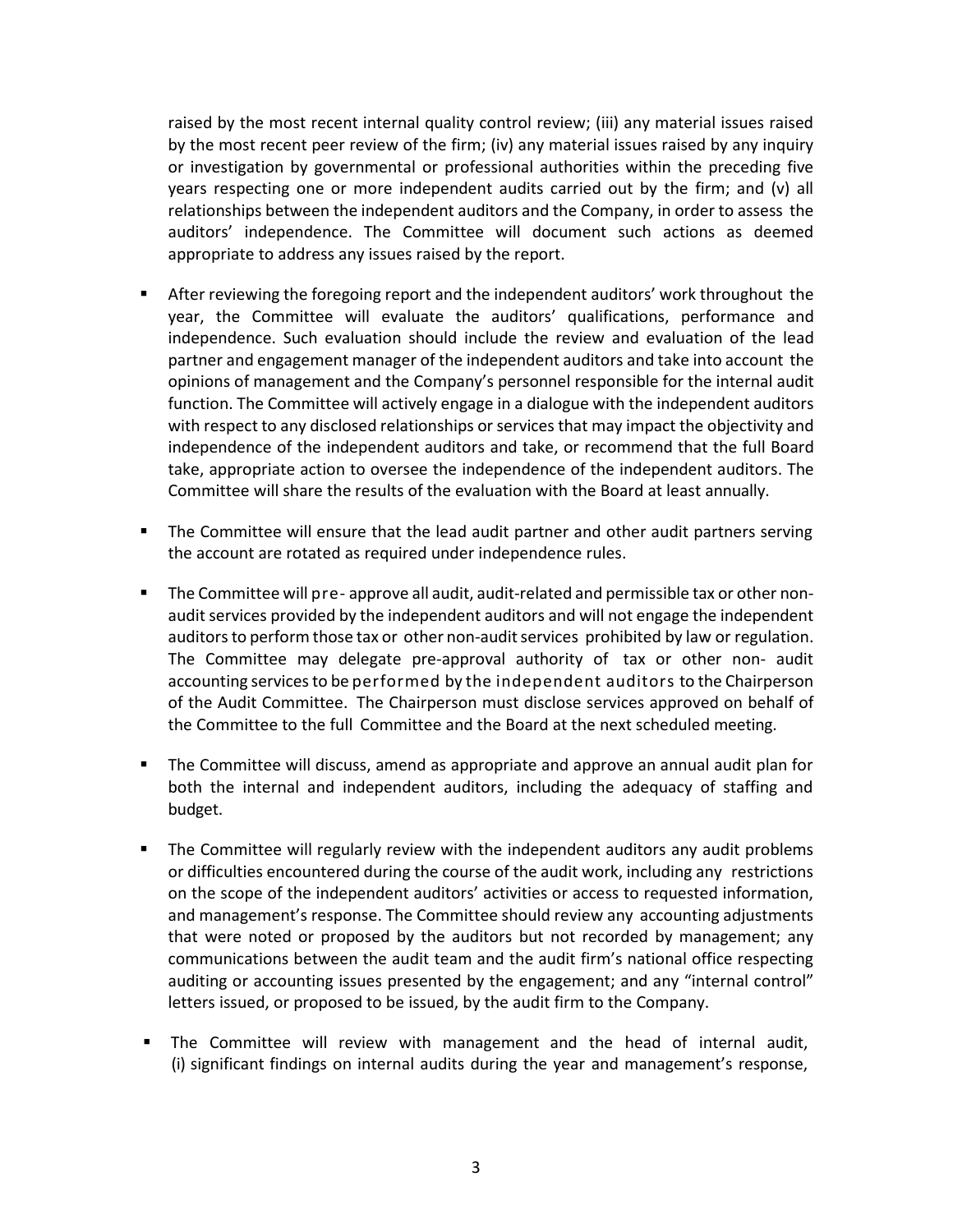(ii) any difficulties the internal audit team encountered in the course or their audits, including any restrictions on the scope of their work or access to required information, (iii) any changes required in the scope or schedule of their internal audit, and (iv) the adequacy of the internal auditing budget and staffing.

- The Committee will review the quarterly financial statements, including Management's Discussion and Analysis of Financial Condition and Results of Operations, with management and the independent auditors prior to the filing of the Company's Quarterly Report on Form 10-Q.
- **The Committee will review and discuss the annual audited financial statements, including** Management's Discussion and Analysis of Financial Condition and Results of Operations, with management and the independent auditors prior to the filing of the Company's Annual Report on Form 10-K or the annual report to shareholders if distributed prior to the filing of Form 10-K. The Committee's review of the financial statements will include: (i) major issues regarding accounting principles and financial statement presentations; (ii) significant changes in the Company's selection or application of accounting principles; (iii) major issues as to the adequacy of the Company's internal controls; and (iv) significant judgments made in connection with the preparation of the financial statements. As part of the review, the Committee will consider both the quality of accounting judgments and the clarity of disclosures in the financial statements. The Committee will discuss the results of the annual audit and any other matters required under professional standards to be communicated to the Committee by the independent auditors.
- **The Committee will review a report from the independent auditors, prior to the filing of** the Company's Annual Report on Form 10-K, or the annual report to shareholders if distributed prior to the filing of Form 10-K, on (i) all critical accounting policies and practices of the Company; (ii) all alternative treatments of material financial information under generally accepted accounting principles that have been discussed with management, including the treatment preferred by the independent auditors; and (iii) other material written communications between the independent auditors and management.
- The Committee will recommend to the Board whether the Company's audited financial statements should be included in the Company's Annual Report on Form 10-K
- The Committee will review all related party transactions and ensure proper disclosure of all such transactions as required under applicable SEC rules.
- The Committee will review an annual questionnaire completed by all officers and directors, as well as employees who exercise substantial discretionary authority in the performance of their duties, describing any potential conflicts of interest and certifying their compliance with the Company's policies.
- The Committee will review officer expenses and perquisites, including the use of corporate assets, on a periodic basis.